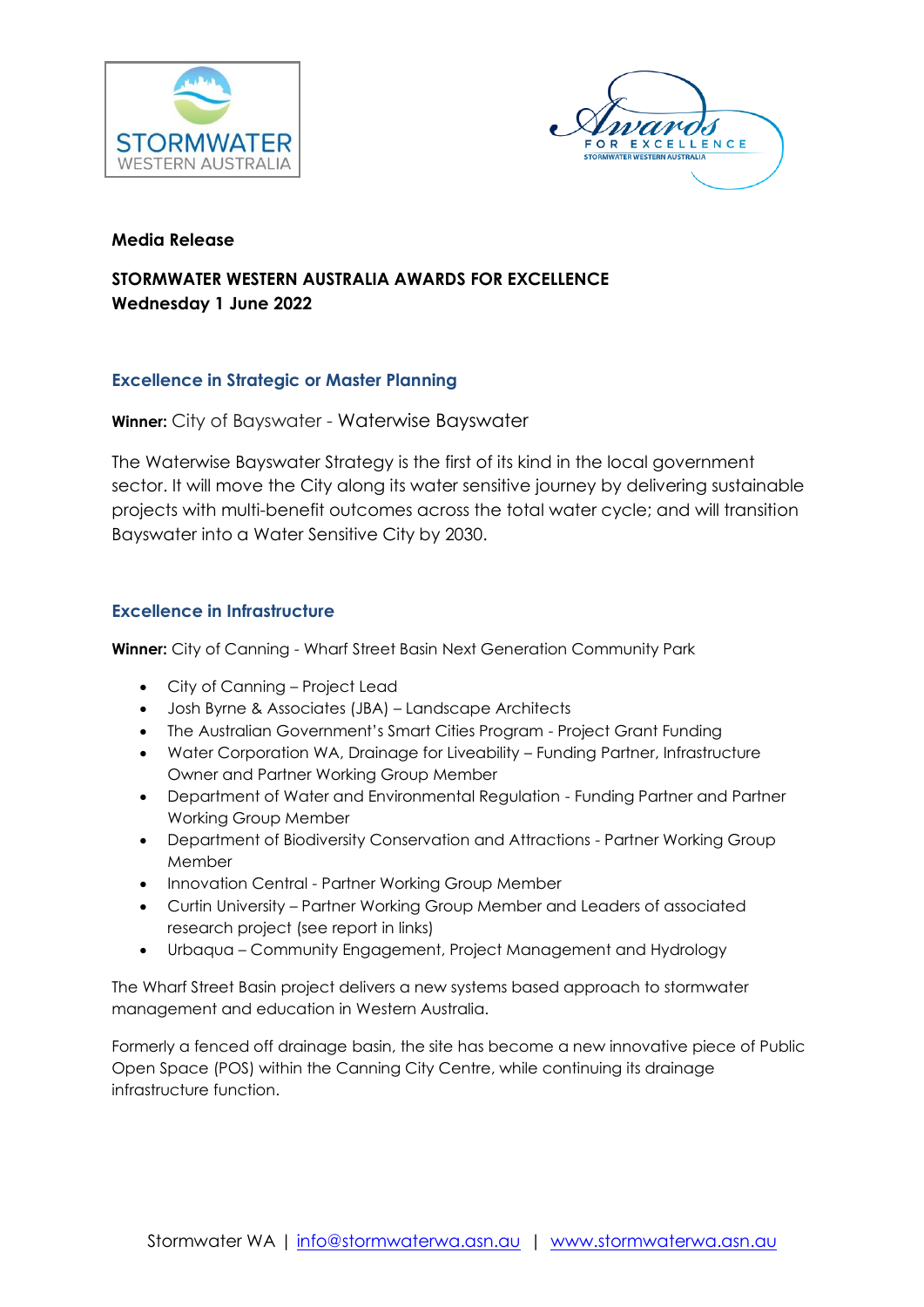# **Excellence in Infrastructure**

**Commendation:** City of Gosnells, Robinson Park Water Sensitive Development (42 lot subdivision), Corfield Street, Gosnells

Robinson Park in Gosnells is a water sensitive development of the future. The 5.4ha, 42 lot subdivision includes 2.9ha of high quality parkland that not only provides universal access and all ability recreation for the community, it also manages every drop of rain that lands within the development.

#### **Excellence in Asset Management**

**Winner:** Water Corporation, Vasse Diversion Drain Upgrade

- Water Corporation Lead agency
- Design GHD
- Construction Vasse Joint Venture (WestForce Construction and JWI Contractors)

The Vasse Diversion Drain Upgrade Project demonstrates collaborative excellence in engineering, planning and environmental stewardship to provide a sustainable, long-term solution to flooding from the Vasse River in Busselton.

As one of the world's biodiversity hotspots, a key focus was on innovative solutions in environmental management, with more than 15 local stakeholder groups involved in the extensive \$3 million revegetation plan.

Please contact media@watercorporation.com.au or call 9420 2555 to notify of any releases / distribution.

#### **Excellence in Research and Innovation**

**Winner:** City of Canning - Wharf Street Basin Next Generation Community Park

- City of Canning Project Lead
- Josh Byrne & Associates (JBA) Landscape Architects
- The Australian Government's Smart Cities Program Project Grant Funding
- Water Corporation WA, Drainage for Liveability Funding Partner, Infrastructure Owner and Partner Working Group Member
- Department of Water and Environmental Regulation Funding Partner and Partner Working Group Member
- Department of Biodiversity Conservation and Attractions Partner Working Group Member
- Innovation Central Partner Working Group Member
- Curtin University Partner Working Group Member and Leaders of associated research project (see report in links)
- Urbaqua Community Engagement, Project Management and Hydrology